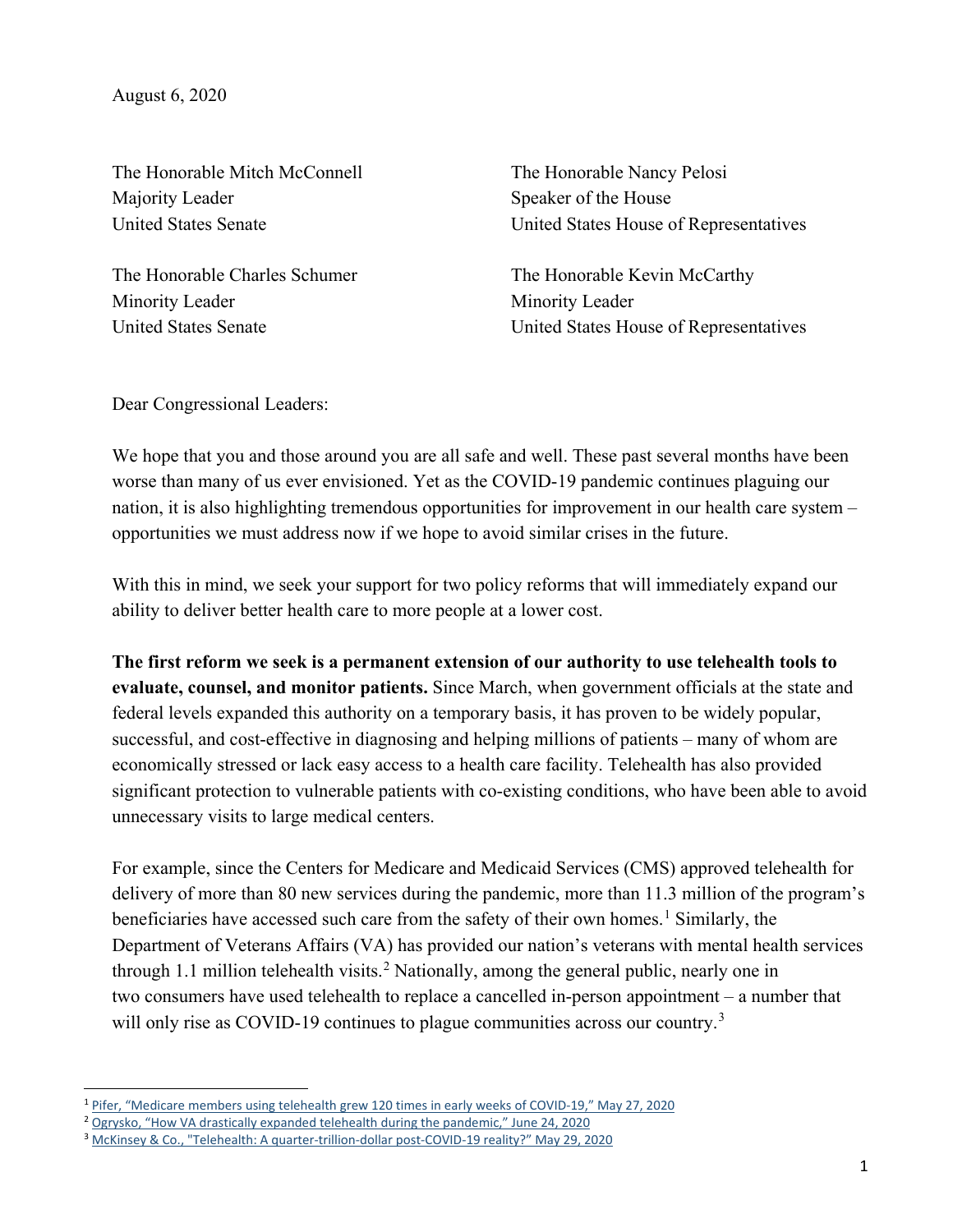Permanently expanding medically appropriate telehealth options will dramatically improve our costly and bureaucratic health care system. One analysis found that telehealth programs in the VA reduced hospitalizations by as much as [4](#page-1-0)0 percent, saving \$6,500 for every enrollee.<sup>4</sup> Beyond the VA, studies show that digitally delivered care is typically about half of the cost of services provided in doctors' offices and urgent care clinics. [5](#page-1-1) Telehealth can also help reduce unnecessary and costly emergency room trips for patients with chronic conditions.<sup>[6](#page-1-2)</sup>

While a great deal of medical treatment still requires physical examination, in-person imaging or surgical intervention, telehealth has already begun to revolutionize health care. This is especially true for preventive health care, as telehealth enables more patients to access the care they need sooner, which in turn allows them to live longer, improves their quality of life, and cuts costs for all stakeholders.

In summary, a permanent extension of current telehealth authority – a policy that enjoys strong bipartisan support – would reduce patient exposure to unnecessary risk, expand access to quality health care for many more patients, enhance the health care system's overall efficiency, and lower the total cost of delivery.

**The second reform we seek is related to the first: nationwide reciprocity of medical licensing, to enable Americans everywhere to access the health care they need.** Currently, an amalgam of state-by-state licensing requirements prevents most specialists and other medical experts from providing diagnostic services, even second opinions, outside of their own state. This is not only inefficient but unfair to patients, because it denies many people in rural and other under-served areas of America equal access to a full range of medical expertise and care, and increases costs for everyone. During the COVID-19 pandemic, CMS and many states have temporarily removed barriers to care by recognizing the credentials of certified health professionals regardless of which state licensed them. This temporary, live-saving reciprocity should be made permanent.

If this pandemic has taught us anything, it's that a parochial approach to public health undermines everyone's safety. By contrast, if we were to pair reciprocal licensing with the permanent extension of telehealth authority, all health care providers could better collaborate to optimize delivery of health care for all Americans, including those who need to visit hospitals for hands-on treatment, or just need a second opinion to make an informed decision about their own care.

These two related reforms are straightforward and common sense, leveraging the latest medical knowledge with the advancing power of technology. They would also help accelerate the overdue transformation of American health care, which must quickly adapt in significant ways to overcome the current pandemic and better prepare for future challenges.

<span id="page-1-0"></span> <sup>4</sup> [American Hospital Association, "Telehealth: Helping Hospitals Deliver Cost-Effective Care,"](https://www.aha.org/system/files/content/16/16telehealthissuebrief.pdf/) April 22, 2016

<span id="page-1-1"></span><sup>5</sup> [Oelrich & Langlands, "The coronavirus pandemic has boosted telehealth," June 8, 2020](https://www.forbes.com/sites/coronavirusfrontlines/2020/06/08/the-coronavirus-pandemic-has-boosted-telehealth-heres-how-existing-spaces-can-support-virtual-visits/#503096597560)

<span id="page-1-2"></span><sup>6</sup> [Wicklund, "Hospital's Telehealth Program Reduces ER Visits," mHealthIntelligence, January 25, 2019](https://mhealthintelligence.com/news/hospitals-telehealth-program-reduces-er-visits-treatment-costs#:%7E:text=January%2025%2C%202019%20%2D%20A%20telehealth,percent%2C%20according%20to%20hospital%20officials.)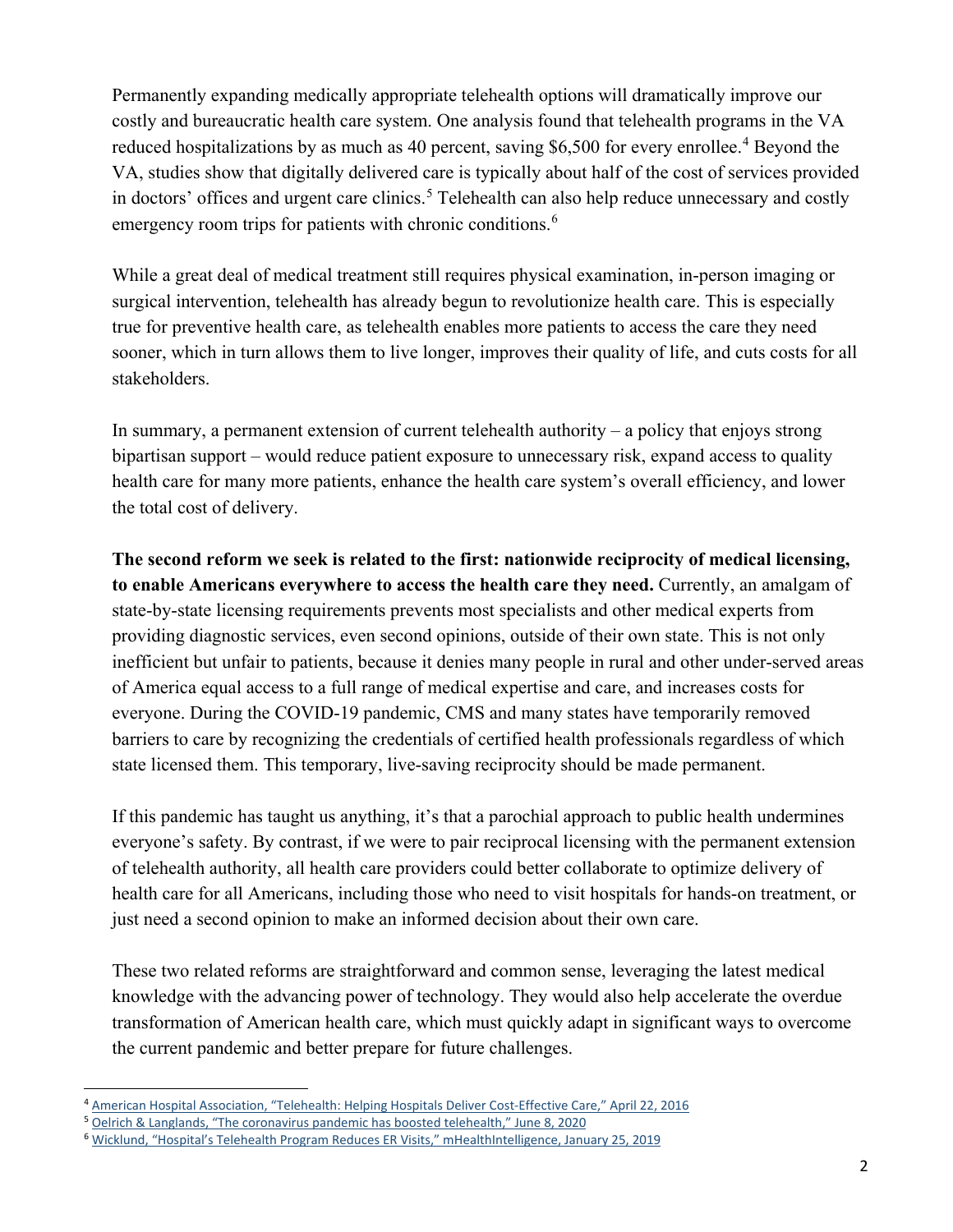Thank you for your consideration. Now is the time to act, and we look forward to collaborating with all stakeholders to advance these urgent and critical reforms. If you have any questions, please contact us – we would be eager to discuss these reforms with you in greater detail, and how they would benefit your constituents and our nation.

Sincerely,

### David H. Adams, MD

*Cardiac Surgeon-in-Chief, Mount Sinai Health System Marie-Josée and Henry R. Kravis Professor and System Chairman Department of Cardiovascular Surgery Icahn School of Medicine at Mount Sinai Past President, American Association for Thoracic Surgery*

#### Robert O. Bonow, MD, MS

*Goldberg Distinguished Professor of Cardiology Northwestern University Feinberg School of Medicine*

### Pamela S. Douglas, MD, MACC, FASE, FAHA

*Ursula Geller Distinguished Professor for Research in Cardiovascular Diseases Duke University School of Medicine Past President, American College of Cardiology Past President, American Society of Echocardiography*

Randolph P. Martin MD, FACC, FASE, FESC *Emeritus Professor of Cardiology Emory University School of Medicine*

*Past President, American Society of Echocardiography*

### Joanna Chikwe MD, FRCS, FACC

*Irina and George Schaeffer Distinguished Chair Professor and Chairman Department of Cardiac Surgery Cedars-Sinai Medical Center*

### Michael Mack, MD, MACC

*Chair of Cardiovascular Service Line Baylor Scott & White Health Past President, Society of Thoracic Surgeons Past President, Thoracic Surgery Foundation for Research and Education Past President, Southern Thoracic Surgical Association Past President, International Society for Minimally Invasive Cardiothoracic Surgery*

Paul Sorajja, MD *Director, Center for Valve and Structural Heart Disease Minneapolis Heart Institute Abbott Northwestern Hospital*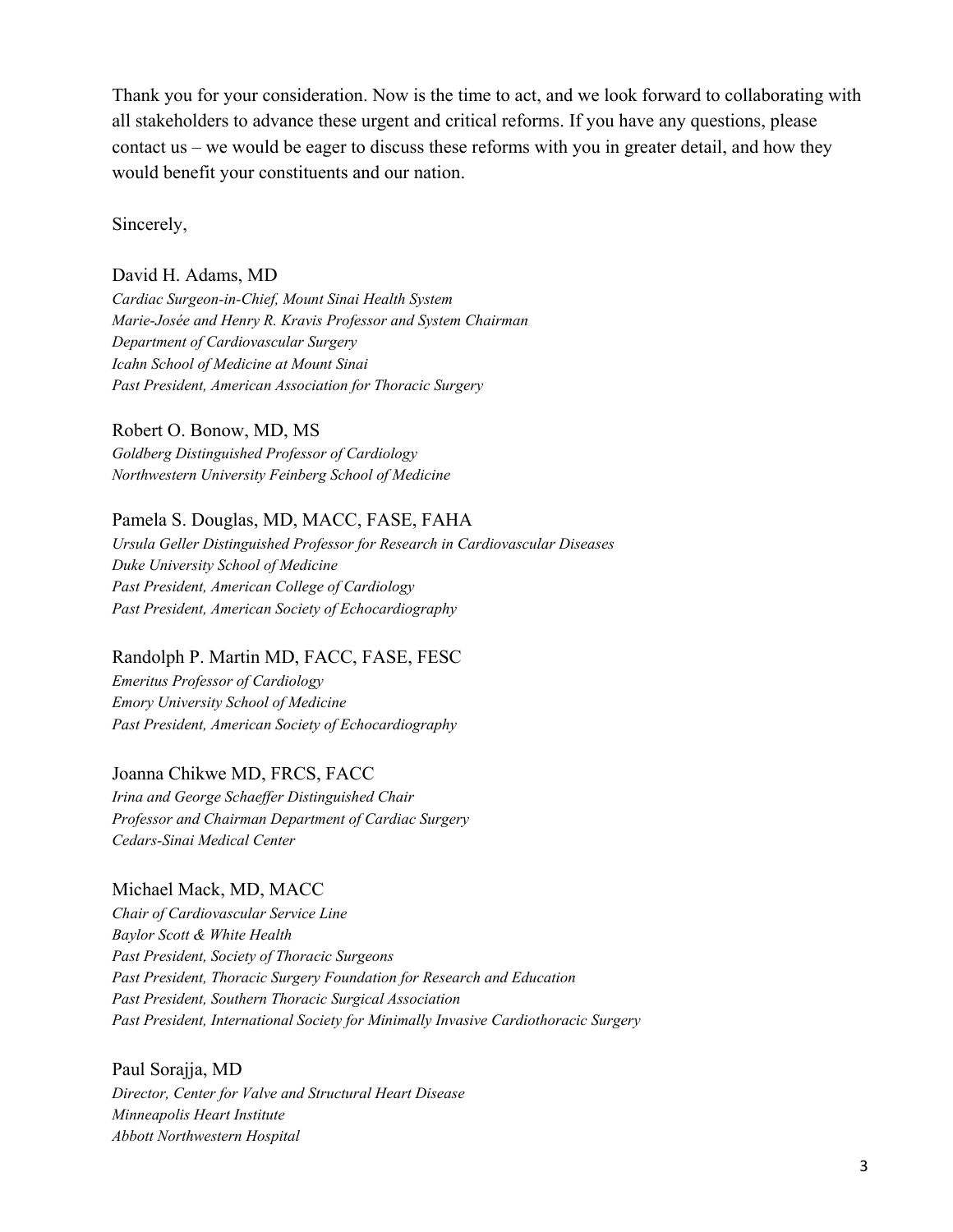Pedro J. del Nido, MD *Professor of Surgery Chief, Department of Cardiac Surgery Harvard Medical School Past President, American Association for Thoracic Surgery*

David R Holmes, MD *Professor of Medicine and Cardiology Mayo Foundation and Mayo Graduate School of Medicine*

Jay Traverse, MD *Director of Research Minneapolis Heart Institute Foundation Senior Consulting Cardiologist Minneapolis Heart Institute Abbott Northwestern Hospital*

Alex Campbell, MD *Clinical Cardiologist Minneapolis Heart Institute Abbott Northwestern Hospital*

John Williams, MD *Past President, American College of Cardiology*

Carl Pepine, MD *Professor of Medicine University of Florida Past President, American College of Cardiology*

Anthony DeMaria, MD *Distinguished Professor of Medicine University of California, San Diego*

Martin B. Leon, MD *The Mahler Family Professor of Cardiology Director, Center for Interventional Vascular Therapy New York-Presbyterian Hospital-Columbia University Medical Center*

Craig Smith, MD *Valentine Mott Professor of Surgery Chairman, Department of Surgery Vagelos College of Physicians & Surgeons of Columbia University New York-Presbyterian Hospital-Columbia University Medical Center*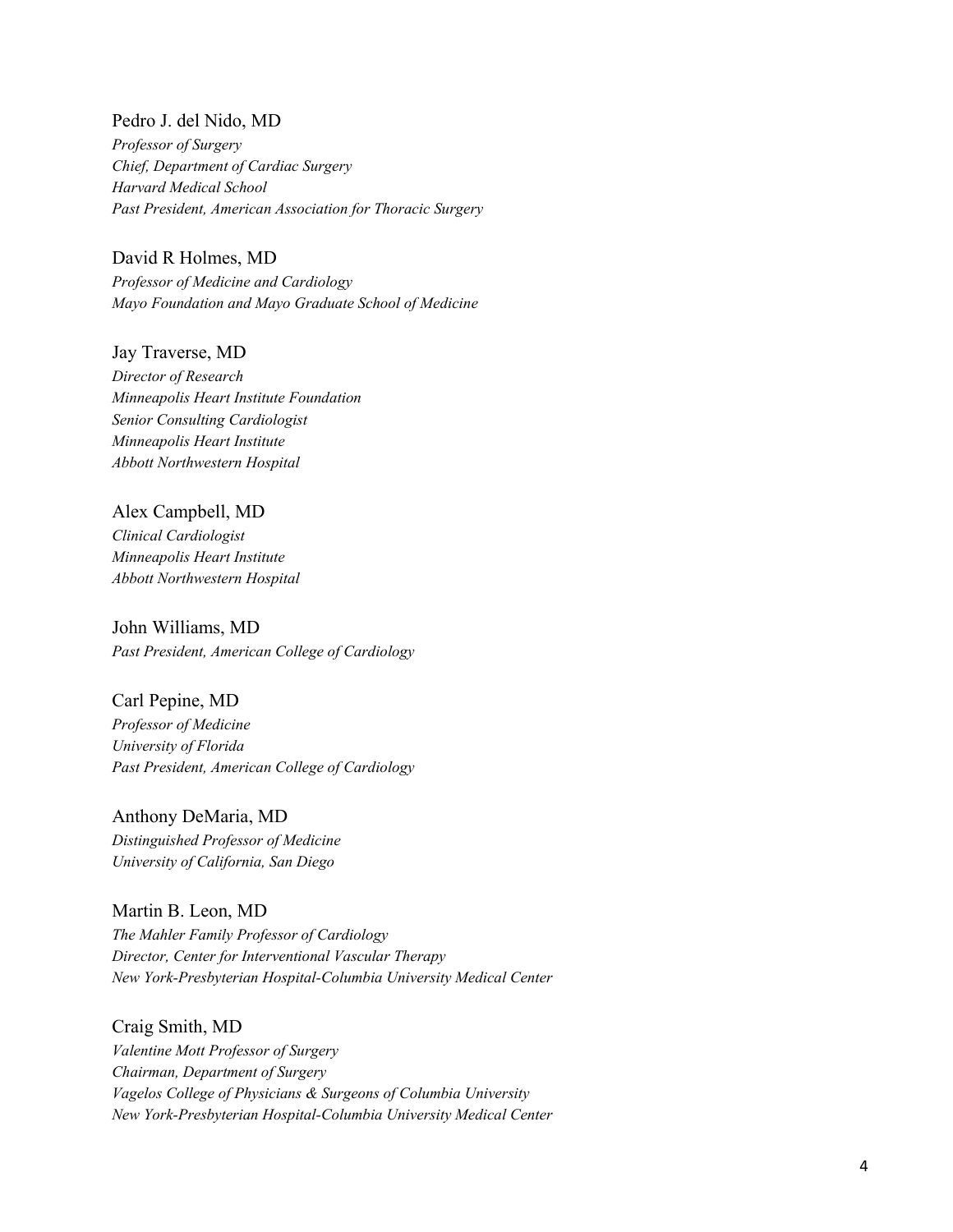Adolph Hutter, Jr, MD *Professor of Medicine*

*Harvard Medical School Massachusetts General Hospital Past President, American College of Cardiology*

Terry Longe, MD

*Senior Consulting Cardiologist Minneapolis Heart Institute Abbott Northwestern Hospital*

Santiago Garcia, MD

*Director, TAVR Program Minneapolis Heart Institute Abbott Northwestern Hospital*

# John Gordon Harold, MD

*Professor of Medicine Cedars-Sinai Medical Center Past President, American College of Cardiology*

# Lars G. Svensson, MD

*Chairman, Heart, Vascular, and Thoracic Institute Cleveland Clinic*

A. Marc Gillinov, MD *Chairman, Department of Thoracic and Cardiovascular Surgery Cleveland Clinic* 

Ralph Brindis, MD, MPH, MACC, FSCAI, FAHA *Clinical Professor of Medicine UCSF Medical Center Past President, American College of Cardiology*

Vinod H. Thourani, MD *Marcus Chief of Cardiovascular Surgery Piedmont Healthcare President, Southern Thoracic Surgical Association President, Heart Valve Society*

Samir Kapadia, MD *Chairman, Department of Cardiovascular Medicine Cleveland Clinic*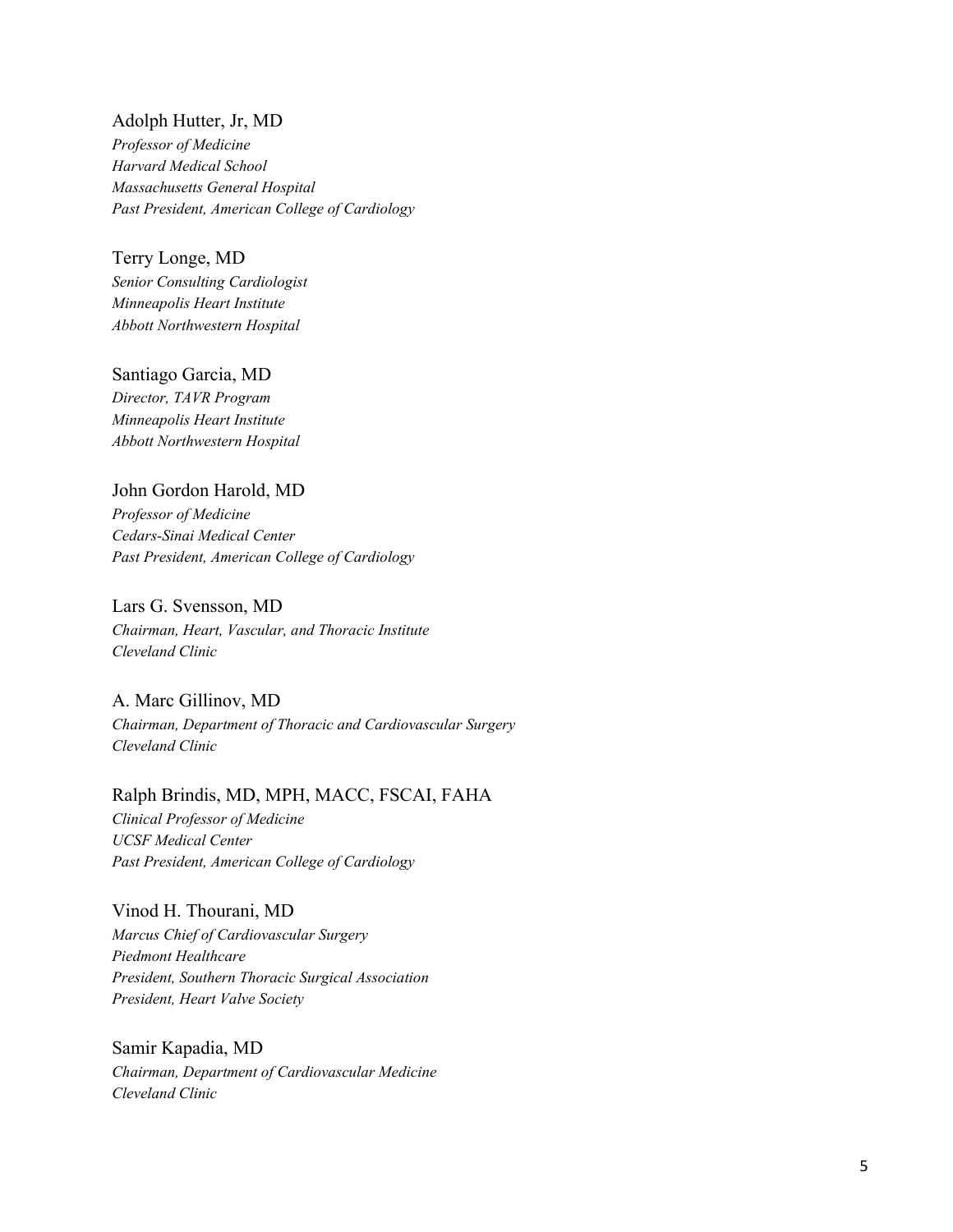W. Douglas Weaver, MD *Past Darin Chair of Cardiology Henry Ford Hospital Past President, American College of Cardiology*

### Linda Gillam MD, MACC, FASE, FAHA

*Dorothy and Lloyd Huck Chair, Department of Cardiovascular Medicine Professor of Medicine Morristown Medical Center Atlantic Health System Past President, American Society of Echocardiography Past President, National Board of Echocardiography*

#### Timothy J. Gardner, MD

*Adjunct Professor of Surgery Perelman School of Medicine University of Pennsylvania Past President, American Association for Thoracic Surgery Chair, American Board of Thoracic Surgery Past President, American Heart Association*

### Angel R. León, MD

*Professor of Medicine The Linton and June Bishop Chair in Medicine Clinical Chief, Division of Cardiology Emory University School of Medicine*

### Joao Cavalcante, MD

*Director, Cardiac MRI and Structural CT Labs Minneapolis Heart Institute Abbott Northwestern Hospital*

#### David Hurrell, MD

*Chairman of Cardiology Minneapolis Heart Institute Abbott Northwestern Hospital Chairman of Cardiovascular Service Line Allina Health*

Joseph Coselli, MD *Vice-Chair, Michael E. DeBakey Department of Surgery Professor and Cullen Foundation Endowed Chair Baylor College of Medicine Past President, American Association for Thoracic Surgery* 

George Beller, MD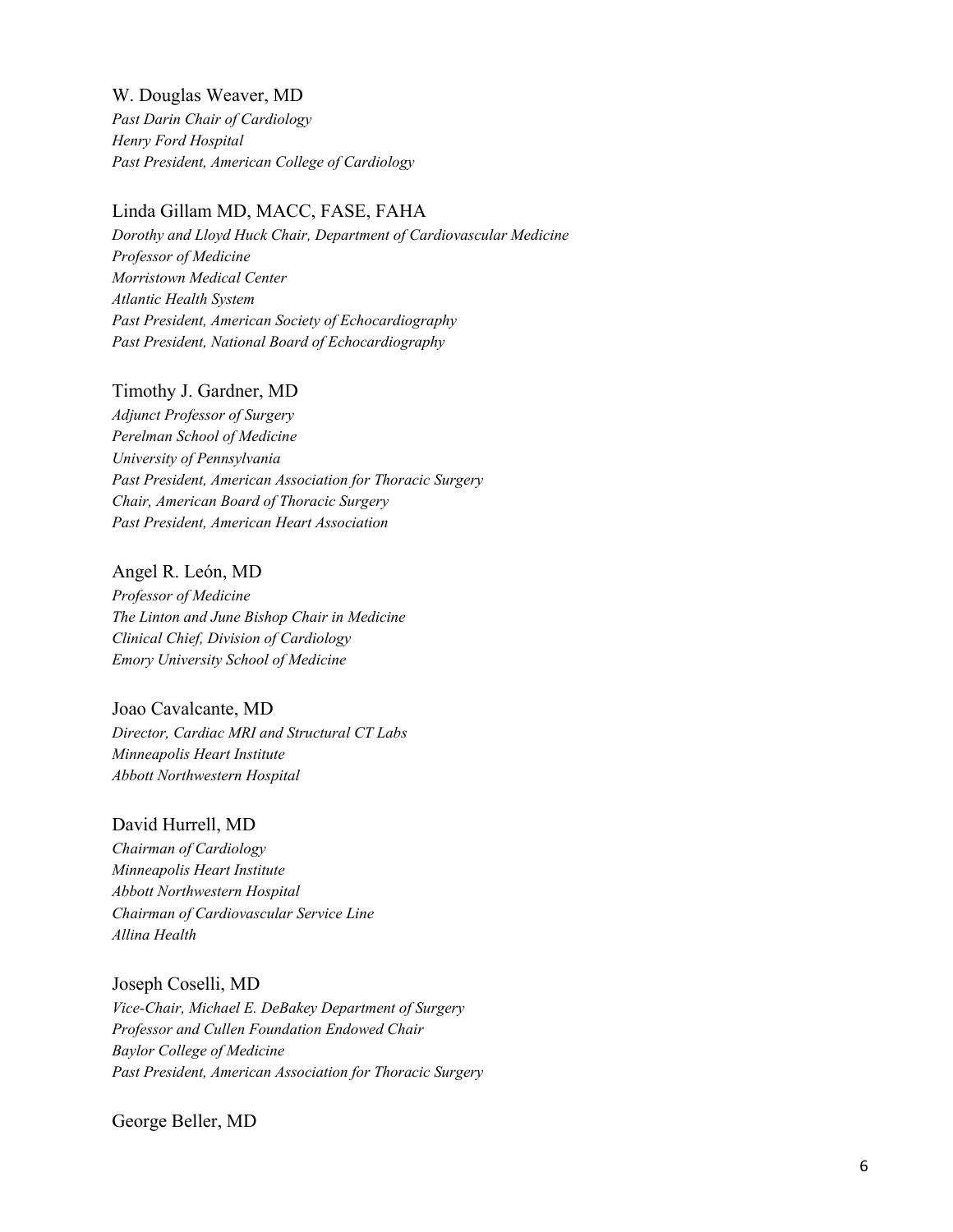*Professor Emeritus, Medicine: Cardiovascular Medicine University of Virginia School of Medicine*

Robert Frye, MD *Professor of Medicine Mayo Clinic*

### Vinay Badhwar, MD

*Executive Chair, WVU Heart and Vascular Institute and Service Line Gordon F. Murray Professor and Chairman Department of Cardiovascular and Thoracic Surgery West Virginia University*

### Roberto M. Lang, MD

*Professor of Medicine and Radiology University of Chicago Medicine Past President, American Society of Echocardiography*

### Michael J Wolk, MD

*Professor of Clinical Medicine New York-Presbyterian Hospital-Weill Cornell Medical Center Past President, American College of Cardiology*

### Richard Popp, MD, MACC, FAHA, FASE, FESC

*Professor of Medicine Stanford University School of Medicine Past President, American College of Cardiology Past President, Association of University Cardiologists Past President, American Society of Echocardiography*

### Michael H. Picard, MD

*Professor of Medicine Harvard Medical School Massachusetts General Hospital Past President, American Society of Echocardiography Editor in Chief, Journal of the American Society of Echocardiography*

Doreen DeFaria Yeh, MD *Massachusetts General hospital* 

### Gorav Ailawadi, MD

*Professor of Surgery Chief, Cardiac Surgery University of Virginia*

Patrick O'Gara, MD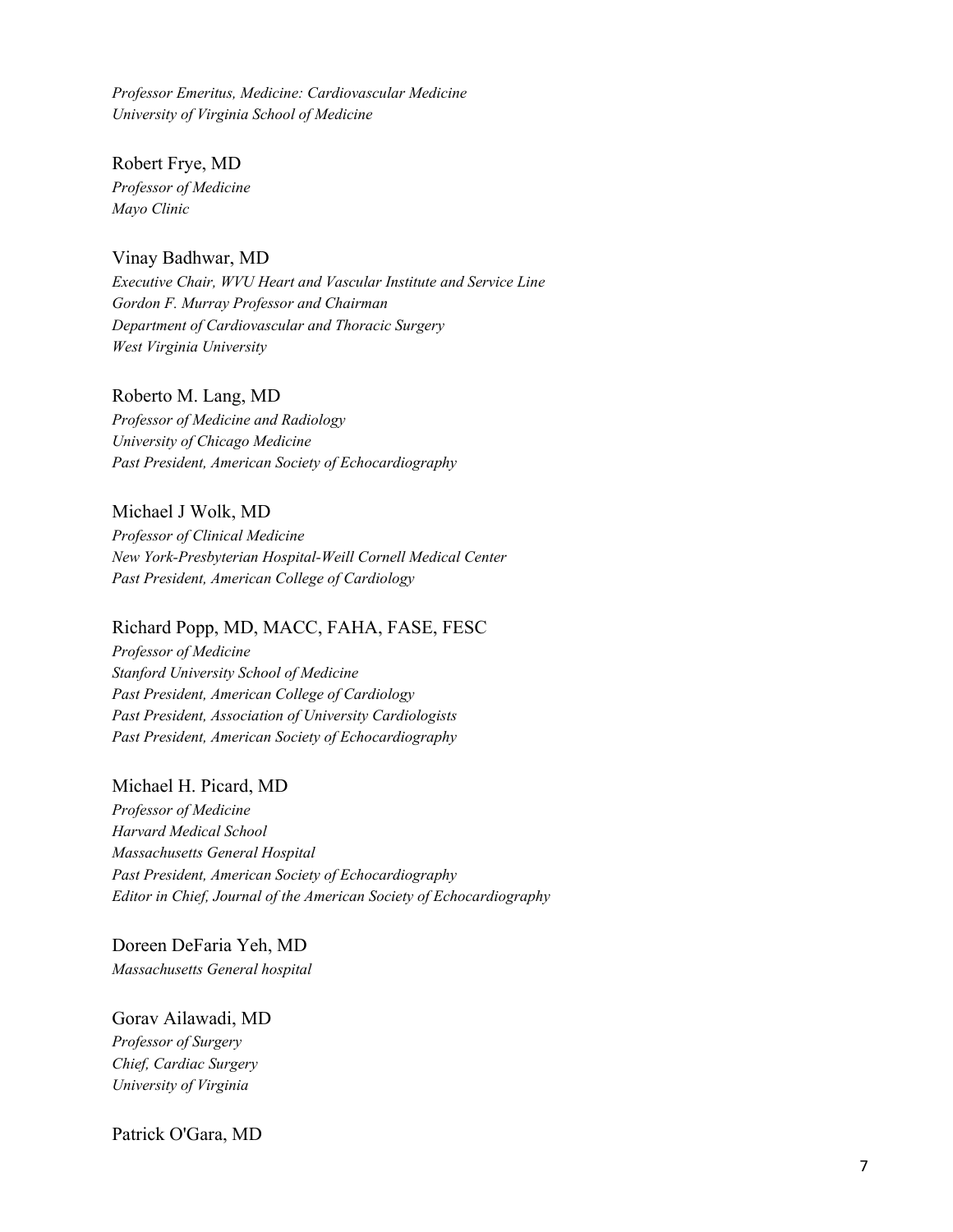*Watkins Family Distinguished Professor of Cardiology Brigham and Women's Hospital Harvard Medical School Past President, American College of Cardiology*

### Vincent Sorrell, MD

*Professor of Medicine Assistant Chief, Division of Cardiovascular Medicine University of Kentucky*

M. Nicholas Burke, MD *Senior Consulting Cardiologist Minneapolis Heart Institute Abbott Northwestern Hospital*

Emma Birks, MD

*Professor of Medicine University of Kentucky*

# Ik -Kyung Jang, MD, PhD

*Professor of Medicine Harvard Medical School Michael and Kathryn Park Endowed Chair in Cardiology Massachusetts General Hospital*

# Lynne Warner Stevenson, MD

*Professor of Cardiovascular Medicine Vanderbilt University Medical Center*

John Brown, MD *Professor Emeritus of Surgery Indiana University Health*

Steven Feinstein, MD *Professor of Medicine/Cardiology Rush University Medical System*

Neal Kon, MD *Professor Wake Forest Baptist Health*

Jonathan Passeri, MD *Co -Director, Heart Valve Program Director, Interventional Echocardiography Massachusetts General Hospital*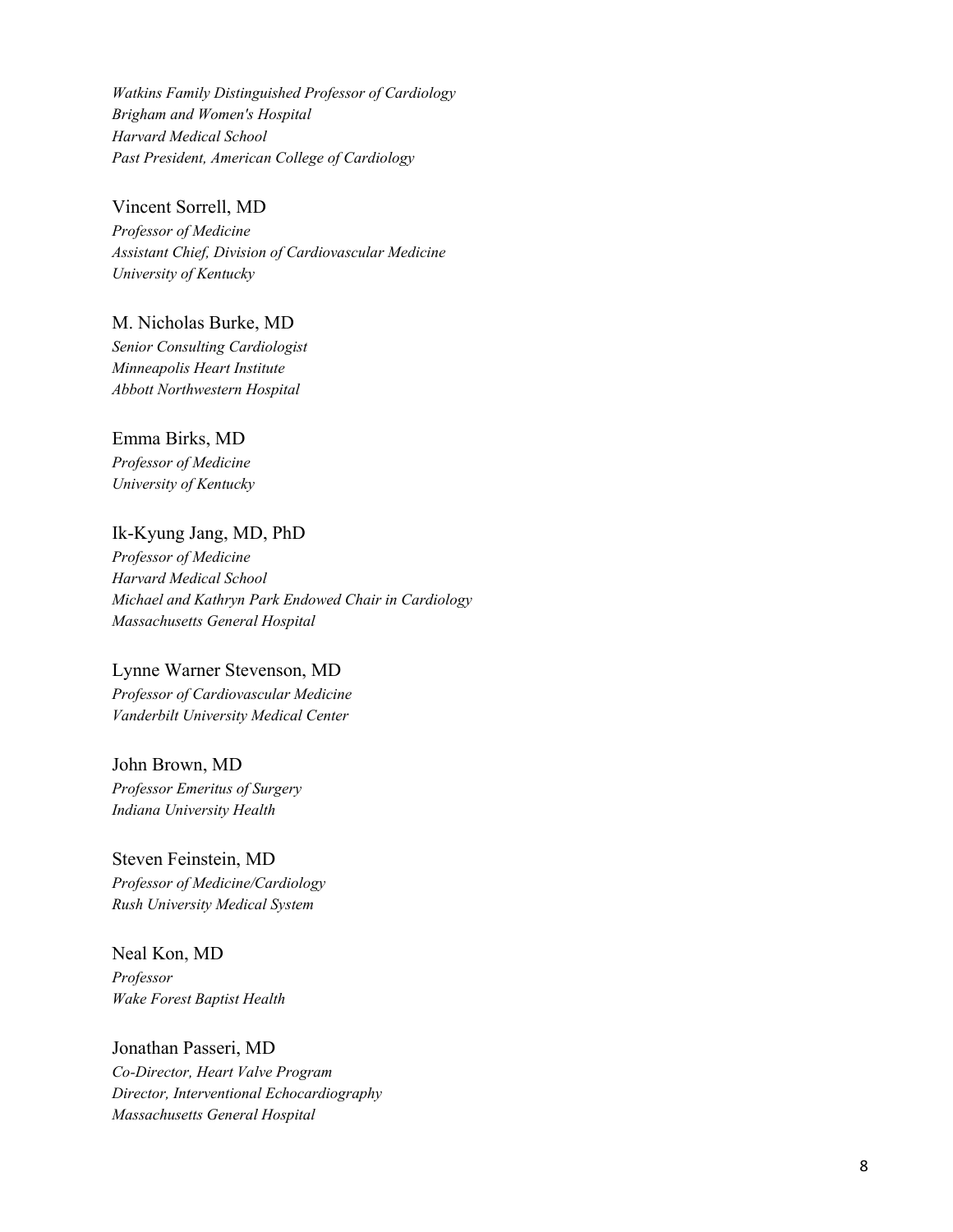Federico Asch, MD, FASE, FACC *Director, Cardiac Imaging Research MedStar Washington Hospital Center*

# William Zoghbi, MD

*Distinguished Chair in Cardiac Health, DeBakey Heart & Vascular Center Chair, Department of Cardiology Professor of Cardiology Houston Methodist Hospital Past President, American Society of Echocardiography Past President, American College of Cardiology*

Joseph Woo, MD *Professor and Chair, Department of Cardiothoracic Surgery Stanford University*

Eric Fenstad, MD, MSc FACC *Clinical Cardiologist Minneapolis Heart Institute Abbott Northwestern Hospital*

Richard Chazal, MD, MACC *Medical Director, Heart and Vascular Institute Lee Health, Florida Past President, American College of Cardiology*

Nandita Scott, MD *Co-Director, Women's Heart Health Program Massachusetts General Hospital* 

Antone Tatooles, MD *Chief, Cardiac Surgery Rush University Medical Center*

### Faisal Bakaeen, MD

*Professor of Surgery Sheikh Hamdan Bin Rashid Al Maktoum Distinguished Chair, Department of Thoracic and Cardiovascular Surgery Cleveland Clinic Past President, Association of VA Surgeons*

Rosemary F. Kelly, MD *Professor and Chief, Division of Cardiothoracic Surgery University of Minnesota*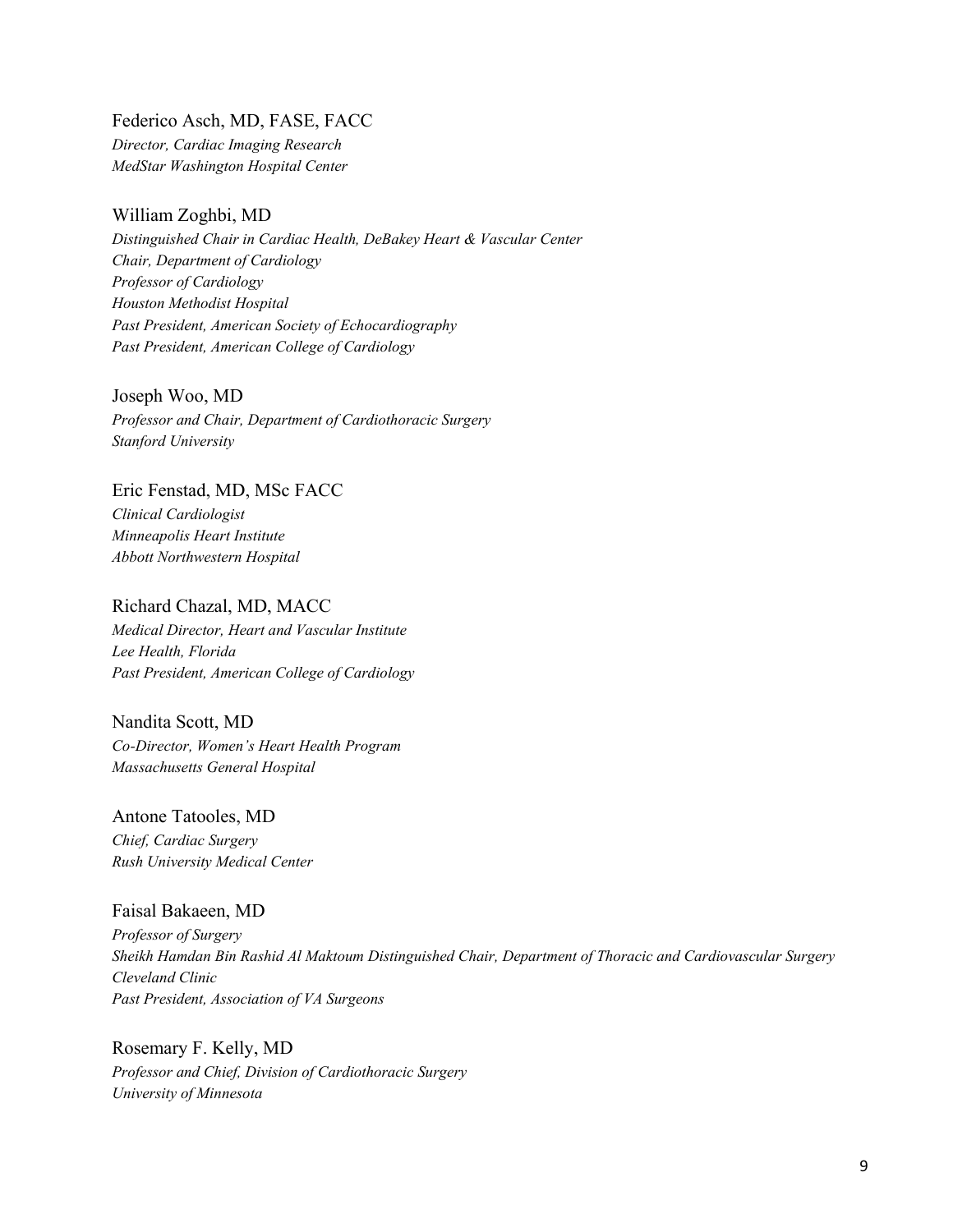Vedant Gupta, MD *Assistant Professor of Internal Medicine Assistant Professor of Cardiology University of Kentucky*

Denise Hirsch, MD, FACC *Massachusetts General Hospital* 

Rick Nishimura, MD *Judd and Mary Morris Leighton Professor of Medicine Mayo Clinic*

# James L. Januzzi, Jr, MD, FACC, FESC *Hutter Family Professor of Medicine Harvard Medical School Massachusetts General Hospital*

Mario Gaudino, MD *Professor in Cardiothoracic Surgery New York-Presbyterian Hospital-Weill Cornell Medical Center*

### Nahush Mokadam, MD

*Professor, in Cardiac Surgery Division Director, Cardiac Surgery The Ohio State University Wexner Medical Center*

### Thomas Ryan, MD

*Professor of Internal Medicine Executive Director, Ross Heart Hospital Chair, Cardiovascular Medicine The Ohio State University Wexner Medical Center Past President, American Society of Echocardiography*

Peter Eckman, MD, FACC, FHFSA, FAHA *Section Head, Advanced Heart Failure Minneapolis Heart Institute Abbott Northwestern Hospital*

### Ralph Damiano, MD

*Professor of Surgery Chief, Division of Cardiothoracic Surgery Washington University in St Louis Co-Chair, Heart and Vascular Center Barnes-Jewish Hospital Past President, International Society for Minimally Invasive Cardiothoracic Surgery Past President, Society of Clinical Surgery*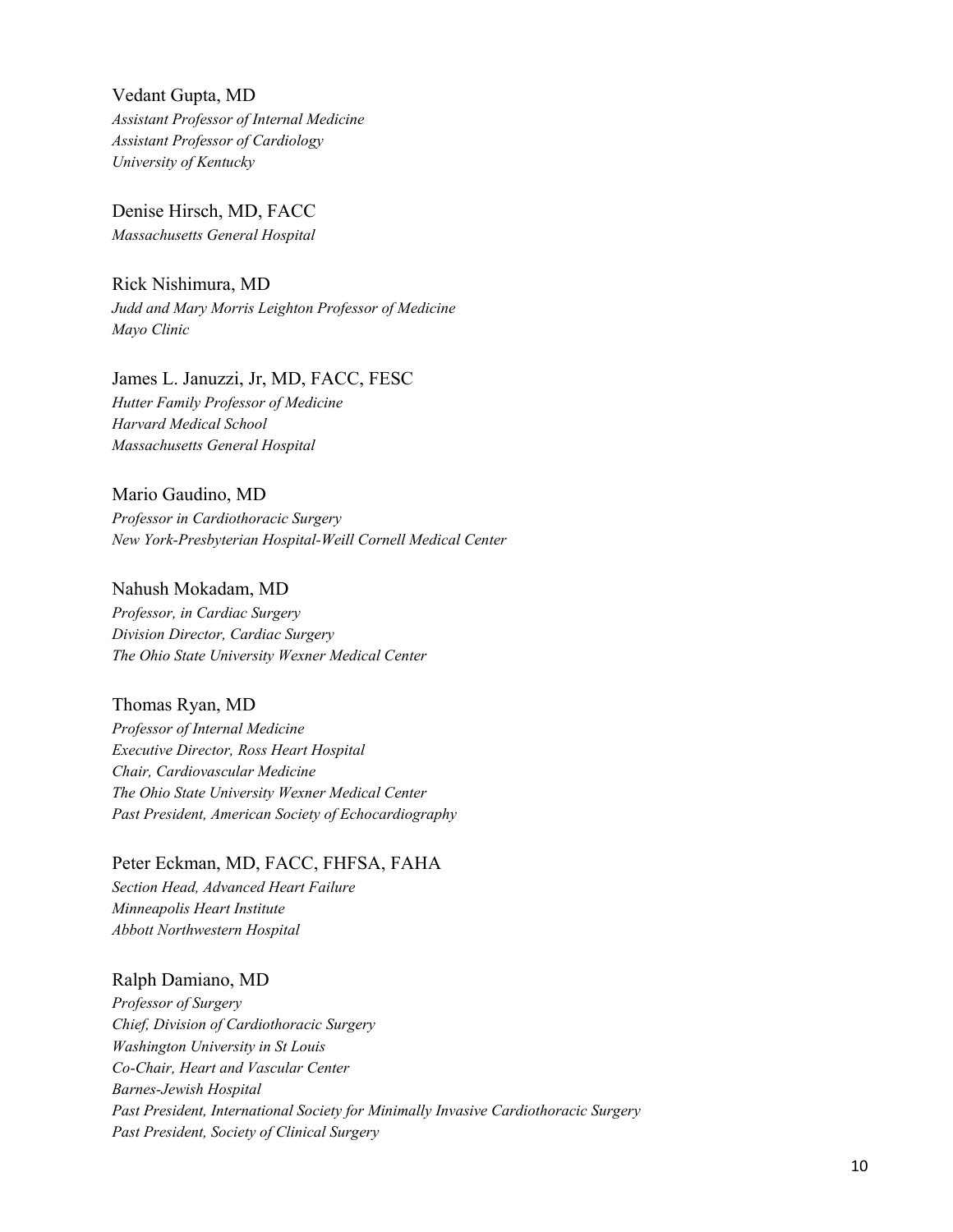Andrew Shaffer, MD, MS *Assistant Professor, Division of Cardiothoracic Surgery University of Minnesota* 

Hua Zhu, PhD *Professor The Ohio State University Wexner Medical Center*

Danny Chu, MD *Professor of Cardiothoracic Surgery University of Pittsburgh School of Medicine Director of Cardiac Surgery, Pittsburgh VA Medical Center*

Scott LeMaire, MD *Professor of Cardiovascular Surgery Vice Chair for Research Michael E. DeBakey Department of Surgery Baylor College of Medicine Past President, Association for Academic Surgery*

Emile Bacha, MD *Professor of Surgery Chief, Division of Cardiac, Thoracic & Vascular Surgery New York-Presbyterian Hospital-Columbia University Medical Center*

Marielle Scherrer-Crosbie, MD, PhD *Professor of Medicine Hospital of the University of Pennsylvania*

Julio Chirinos, MD, PhD *Associate Professor of Medicine Hospital of the University of Pennsylvania*

Irving L. Kron, MD *Professor of Surgery University of Virginia Past President, American Association for Thoracic Surgery* 

Rick R. McClure *Professor and Vice Chair, Internal Medicine-Cardiology University of Kentucky College of Medicine Medical Director, UK Gill Heart and Vascular Institute Cardiovascular Outreach Clinics and Affiliate Network Senior Ambulatory Medical Director, Medicine UK HealthCare*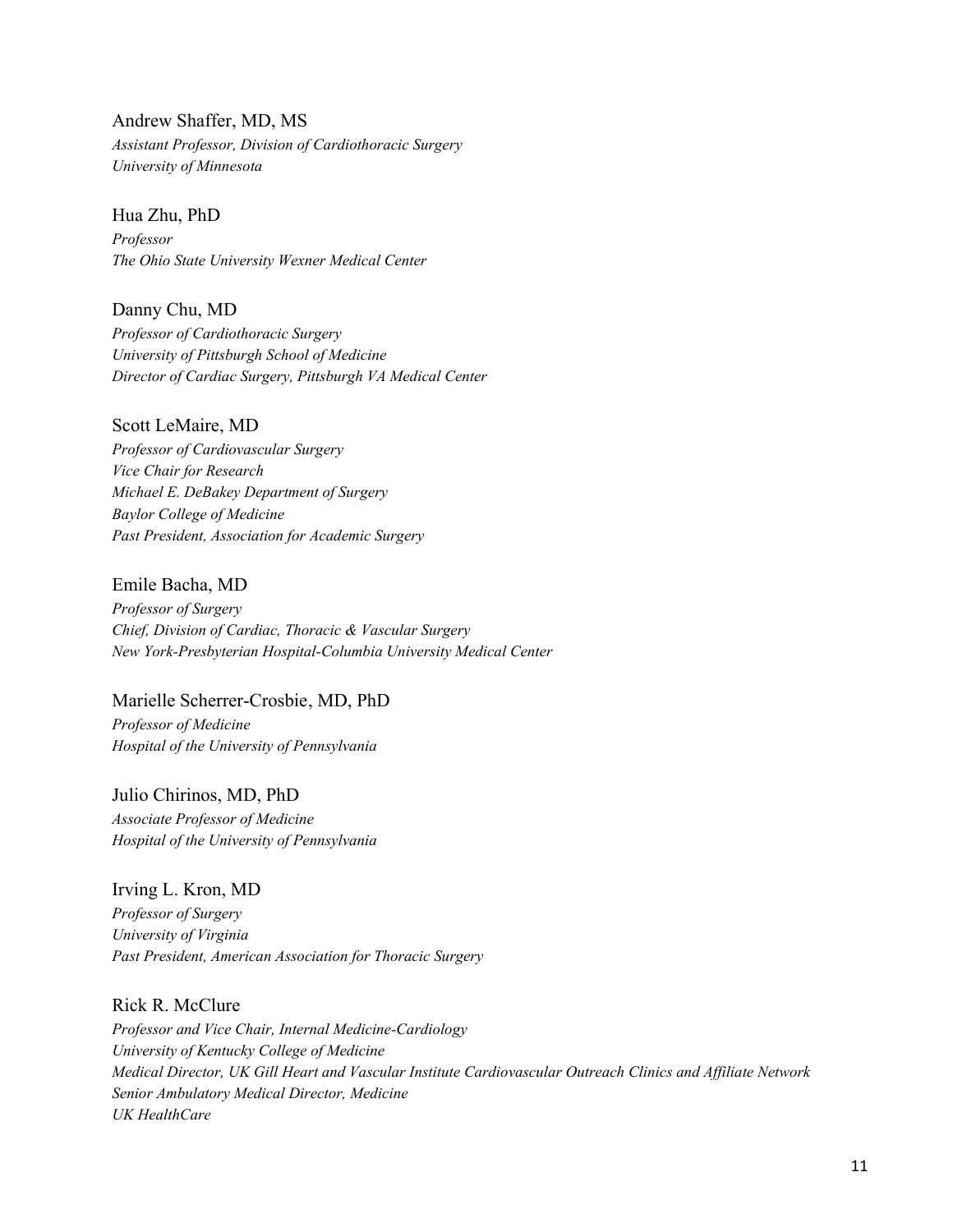### Thomas E. Williams, Jr., MD, PhD

*Emeritus Clinical Associate Professor of Surgery The Ohio State University Wexner Medical Center*

### Susan S. Smyth, MD, PhD

*Director, Gill Heart & Vascular Institute Chief, Division of Cardiovascular Medicine Professor of Cardiology University of Kentucky*

Michael Vallely, MBBS, PhD *Professor The Ohio State University Wexner Medical Center*

### Muhamed Saric, MD, PhD

*Clinical Director, Non-Invasive Cardiology Professor, Department of Medicine NYU Langone Health*

### James L. Cox, MD

*Professor of Surgery Northwestern University Feinberg School of Medicine Past President, American Association for Thoracic Surgery*

# Renzhi Han, Ph.D. *Professor The Ohio State University*

Steve Leung, MD *Associate Professor University of Kentucky*

Toshiharu Shinoka, MD, PhD *Professor of Surgery The Ohio State University Wexner Medical Center, Nationwide Children's Hospital*

# Randolph Chitwood, MD *Emeritus Professor, Department of Cardiovascular Sciences East Carolina University Past President, Society of Thoracic Surgeons*

Mathew Williams, MD *Associate Professor, Department of Cardiothoracic Surgery*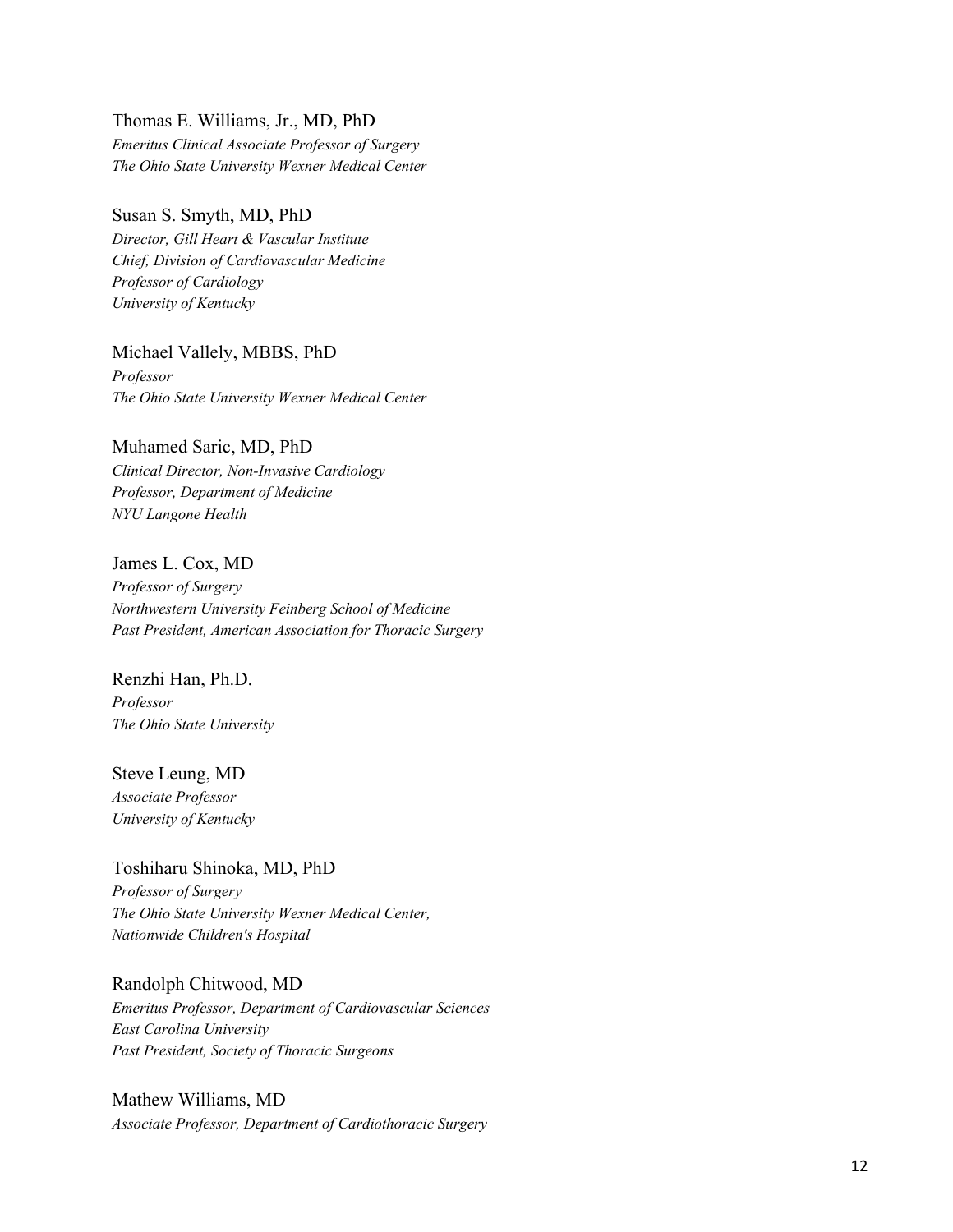*NYU Langone Health*

David R. Jones MD *Professor and Chief, Thoracic Surgery Service Co-Director, Fiona & Stanley Druckenmiller Center for Lung Cancer Research Memorial Sloan Kettering Cancer Center*

Thomas F. Flavin, MD *Minneapolis Heart Institute Abbott Northwestern Hospital*

Aubrey Galloway, MD *Seymour Cohn Professor and Chairman, Department of Cardiothoracic Surgery NYU Langone Health, NYU Grossman School of Medicine*

# Cezar Staniloae, MD

*Assistant Director, Structural Heart Program Associate Professor, Department of Medicine NYU Langone Health*

Bryan Whitson, MD, PhD

*Director, End-Stage Cardiopulmonary Failure Program Director, Thoracic Transplantation and Mechanical Circulatory Support Professor of Surgery, Division of Cardiac Surgery The Ohio State University Wexner Medical Center*

Steven F. Bolling, MD *Professor of Cardiac Surgery University of Michigan*

Adrian W. Messerli, MD *Director, Cardiac Catheterization Laboratories Professor of Medicine University of Kentucky* 

Francisco Hidalgo, MD *Assistant Professor, Cardiovascular Medicine University of Kentucky Hospital* 

Anthony W. Kim, M.D. *Chief, Division of Thoracic Surgery Professor of Clinical Surgery Keck School of Medicine, University of Southern California* 

Raphael Bueno, MD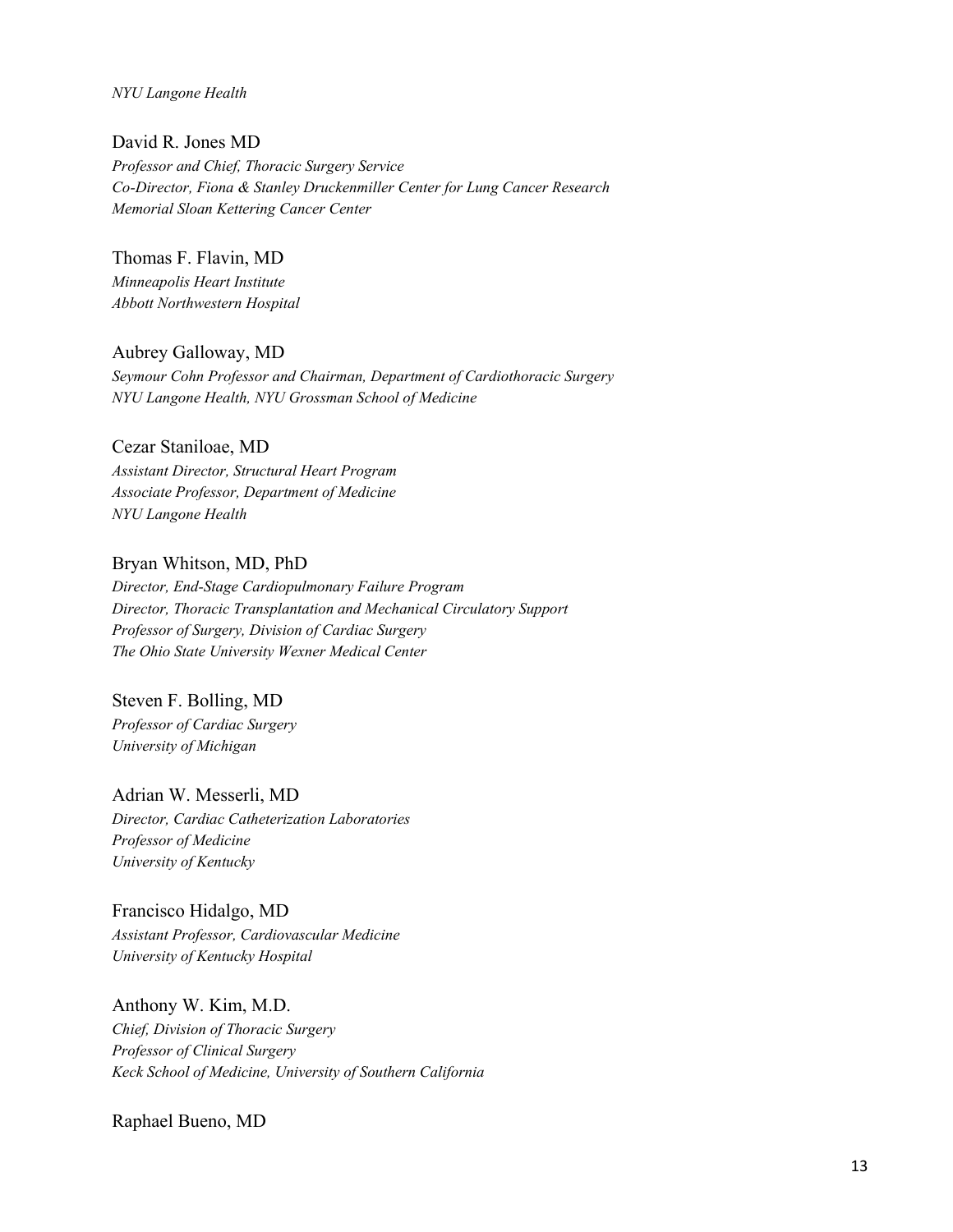*Fredric G Levin Distinguished Chair in Thoracic Surgery and Lung Cancer Research Chief, Division of Thoracic Surgery Co-Director of the Lung Center and the Lung Research Center Professor of Surgery Brigham and Women's Hospital and Harvard Medical School*

Ali Nsair, MD

*Director of the Heart Transplantation and Mechanical Circulatory Support Program UCLA Medical Center*

Stephen C. Yang, MD *The Arthur and Patricia Modell Endowed Chair in Thoracic Surgery The Johns Hopkins Medical Institutions*

James Luketich, MD *Professor and Chairman of Cardiothoracic Surgery University of Pittsburgh Medical Center*

David Cho, MD *Assistant Clinical Professor UCLA David Geffen School of Medicine*

Megan Kamath, MD *Fellow in Advanced Heart Failure and Transplant Cardiology UCLA Medical Center*

Clyde W. Yancy, MD, MSc *Vice Dean for Diversity and Inclusion Professor and Chief of Cardiology Northwestern University, Feinberg School of Medicine*

Vivek Reddy, MD *Director of Cardiac Arrhythmia Services, Mount Sinai Health System Helmsley Trust Professor of Medicine in Cardiac Electrophysiology Icahn School of Medicine at Mount Sinai The Mount Sinai Hospital*

Moussa Mansour, MD *Associate Professor in Medicine, Harvard Medical School Director, Cardiac Electrophysiology Laboratory Director, Atrial Fibrillation Program Massachusetts General Hospital*

Eric N Prystowsky, MD *Director, Cardiac Arrhythmia Service, ST Vincent Hospital, Indianapolis, IN; Ascension Medical Group, Indianapolis, IN*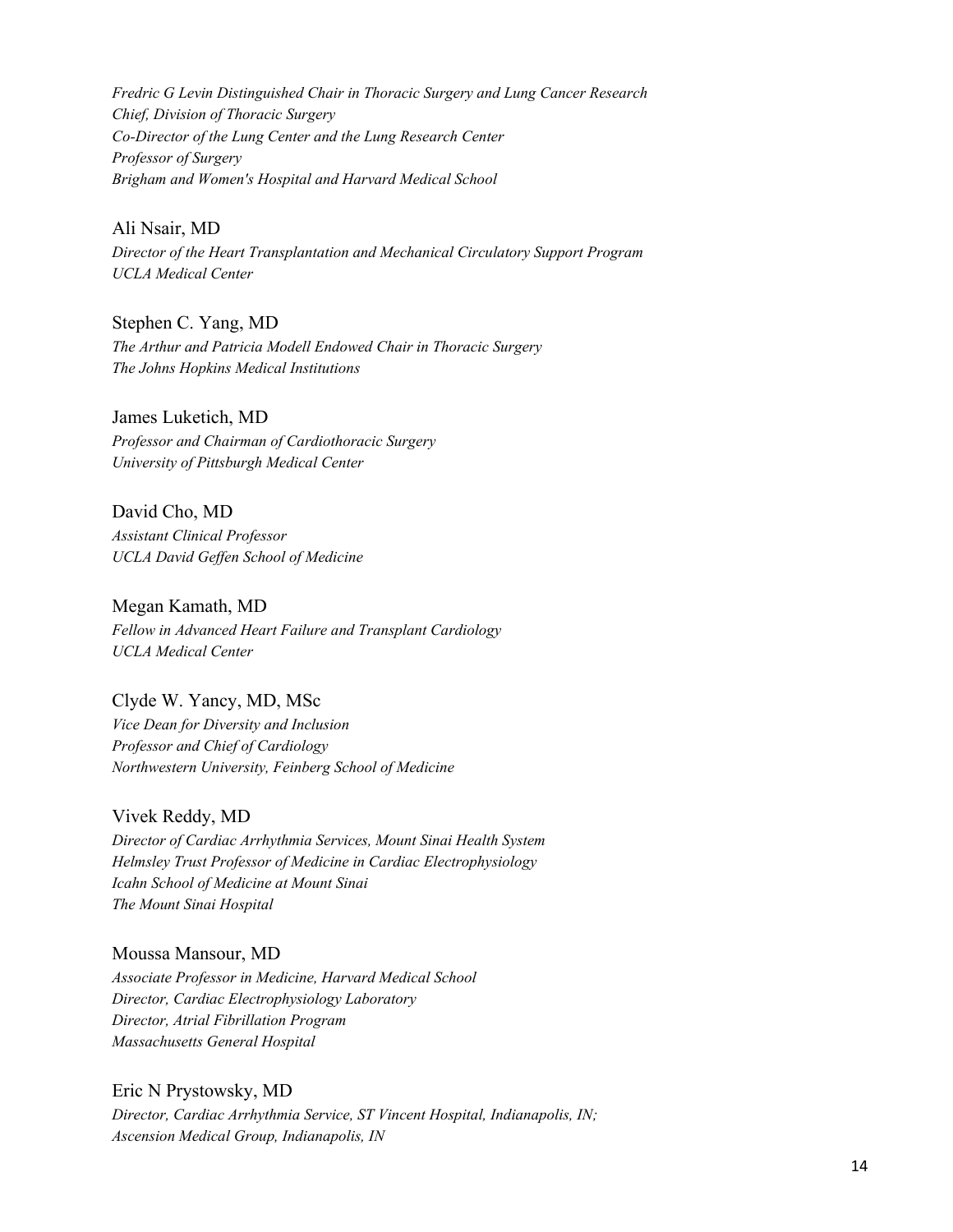*Consulting Professor of Medicine, Duke University School of Medicine Past President, Heart Rhythm Society*

William Sauer, MD *Section Chief, Cardiac Arrhythmia Service Brigham and Women's Hospital*

Andrea Natale, MD *Executive Medical Director, Texas Cardiac Arrhythmia Institute St. David's Medical Center*

Miguel Valderrabano, MD *Chief, Division of Cardiac Electrophysiology Houston Methodist Hospital*

Joao A. C. Lima, MD *Director of Cardiovascular Imaging Professor of Medicine Johns Hopkins Hospital*

Maria Vivaldi, MD *Assistant Professor in Medicine Harvard Medical School Massachusetts General Hospital*

Oussama Wazni, MD *Section Head, Electrophysiology Cleveland Clinic*

Gregory Michaud,MD *Professor of Medicine Director, Section of Cardiac Electrophysiology Vanderbilt University Medical Center*

Hugh Calkins, MD *Professor of Medicine Director of the Arrhythmia Service Johns Hopkins Hospital*

Scott Swanson, MD *Professor Harvard Medical School Associate Chief of Surgery Dana-Farber/Brigham and Women's Cancer Center*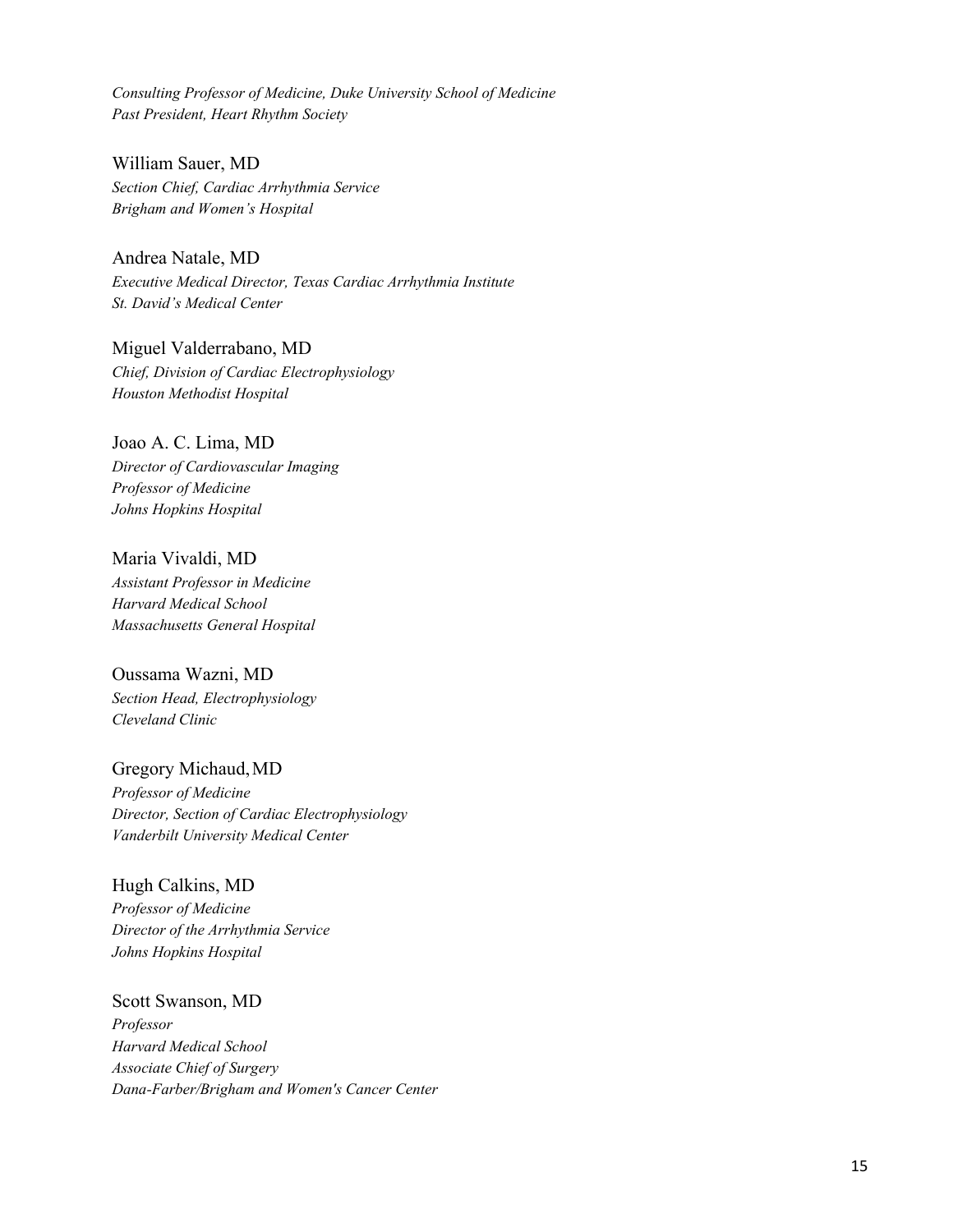Marc Miller, MD *Assistant Professor Icahn School of Medicine at Mount Sinai The Mount Sinai Hospital*

Kenneth Ellenbogen, MD *Director, Division of Cardiology Virginia Commonwealth University Medical Center*

Matthew Romano, MD *Associate Professor of Cardiac Surgery University of Michigan*

### William Kenneth Freeman, MD, FACC, FASE

*Professor of Medicine Mayo Clinic and Foundation*

### Edward Chen, MD

*Professor of Surgery Emory University School of Medicine*

### Fred A. Crawford, MD

*Chair Emeritus, Department of Surgery Medical University of South Carolina Past President, American Association for Thoracic Surgery*

Gabriel Aldea, MD

*Chief of Cardiac Surgery Professor of Cardiothoracic Surgery Surgical Director of the UW Medicine Heart Institute University of Washington*

Nassir Marrouche, MD *Professor of Medicine Tulane University*

Melvin Scheinman, MD *Professor UCSF Medical Center Past President, Heart Rhythm Society*

Kim Williams, MD *Chief, Cardiology Division Professor Rush University Medical Center*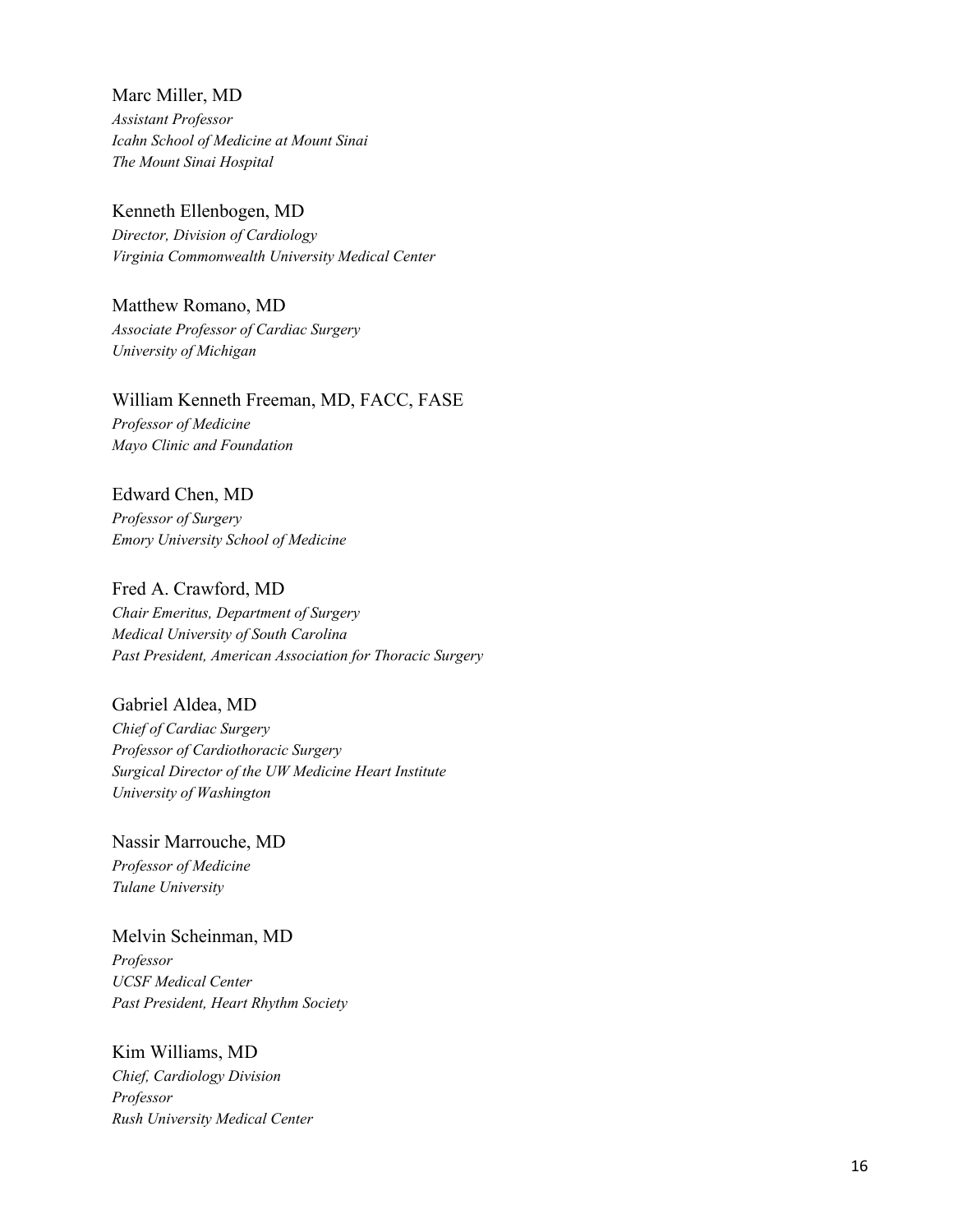*Past President, American College of Cardiology*

Kevin Harris, MD *Minneapolis Heart Institute Abbott Northwestern Hospital*

Srinivas Dukkipati, MD *Co-Director of Electrophysiology Director of Electrophysiology Laboratory The Mount Sinai Hospital*

Michael R. Gold, MD, PhD *Michael E Assey Professor of Medicine Medical University of South Carolina*

# Marc Moon, MD

*Shoenberg Professor, Surgery Chief, Section of Cardiac Surgery Washington University School of Medicine Barnes-Jewish Hospital President, American Association for Thoracic Surgery*

Kenton J. Zehr, MD *Executive Director of Cardiovascular Service Line Detroit Medical Center*

# Jonathan L. Halperin, M.D.

*Robert and Harriet Heilbrunn Professor of Medicine (Cardiology) Icahn School of Medicine at Mount Sinai The Mount Sinai Hospital Past President, Society for Vascular Medicine*

Matthew Soule, MD

*Assistant Professor, Division of Cardiothoracic Surgery University of Minnesota Chief, Cardiothoracic Surgery Minneapolis VA Health Care System*

### John Puskas, MD, FACS, FACC

*Professor, Cardiovascular Surgery Icahn School of Medicine at Mount Sinai Chairman, Department of Cardiovascular Surgery Mount Sinai Morningside Past President, International Society for Minimally Invasive Cardiothoracic Surgery*

Casey Lawler, MD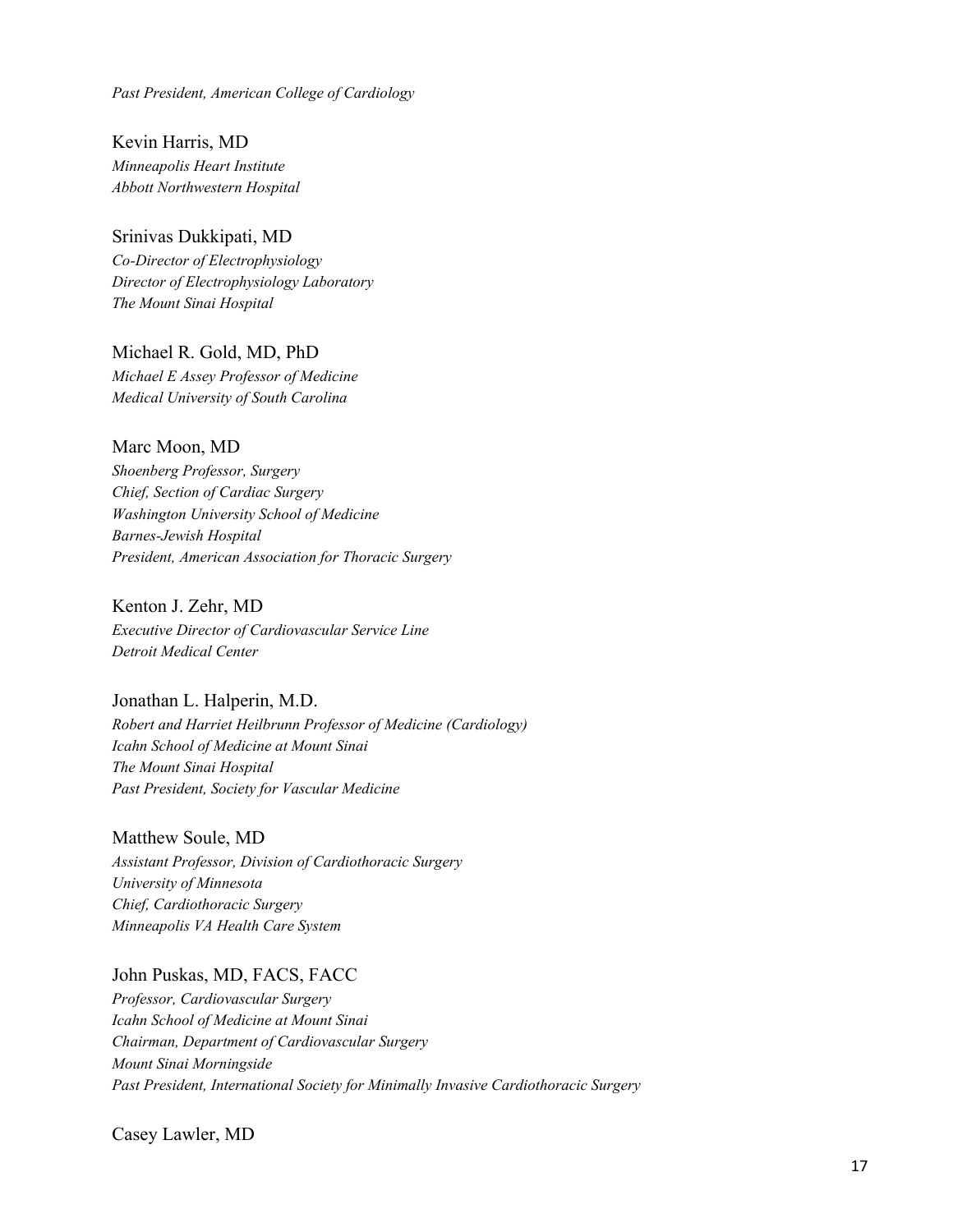*Cardiologist Minneapolis Heart Institute Abbott Northwestern Hospital*

### Stephen Huddleston, MD

*Assistant Professor of Cardiothoracic Surgery University of Minnesota Chief, Cardiothoracic Surgery St. Joseph's Hospital*

# Sudish Murthy, MD, PhD

*Professor of Surgery Cleveland Clinic Lerner College of Medicine Section Head, General Thoracic Surgery Cleveland Clinic*

# Patrick McCarthy, MD

*Executive Director, Bluhm Cardiovascular Institute Chief of Cardiac Surgery Northwestern Medicine*

### David Booth, MD

*Endowed Professor of Medicine University of Kentucky Medical Center Lexington VA Medical Center*

### Valentin Fuster, MD, PhD

*Physician -in -Chief The Mount Sinai Hospital Director, Mount Sinai Heart Mount Sinai Health System*

# David Reich, MD

*Professor of Anesthesiology President and Chief Operating Officer The Mount Sinai Hospital*

# Anelechi Anyanwu, MD *Vice -Chair and Professor Icahn School of Medicine at Mount Sinai*

*The Mount Sinai Hospital*

# Thomas A. D'Amico, MD

*Professor of Surgery Chief, Section of General Thoracic Surgery Duke University*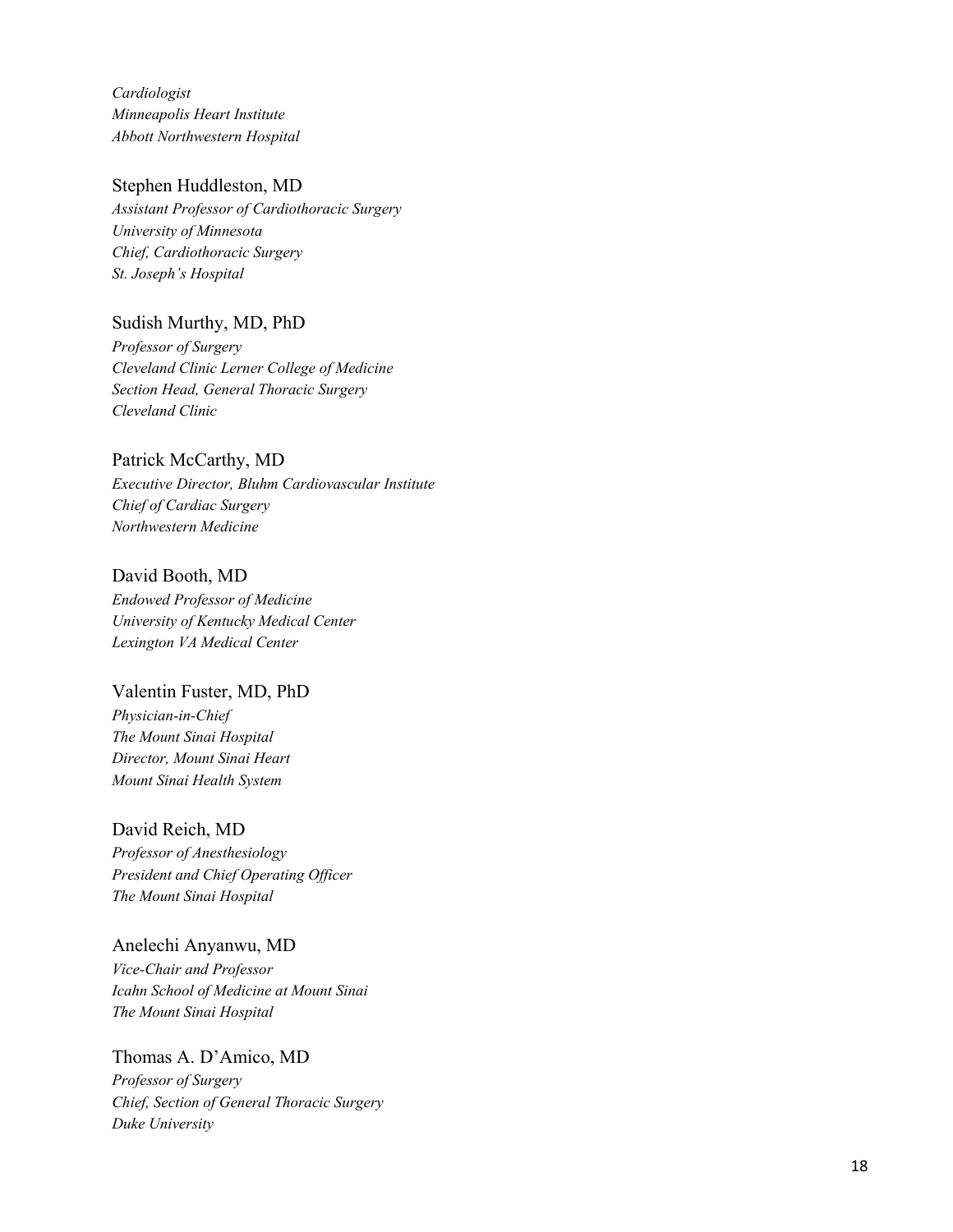### Malcolm M. DeCamp, MD

*K. Craig Kent Chair in Strategic Leadership Professor of Surgery and Medicine University of Wisconsin School of Medicine and Public Health*

### Ismail El-Hamamsy, MD

*System Chief of Aortic Surgery Mount Sinai Health System Professor, Cardiovascular Surgery Icahn School of Medicine*

### Dixon B Kaufman, MD

*Professor of Surgery University of Wisconsin-Madison*

### Richard J. Shemin, MD

*Professor and Chief, Division of Cardiac Surgery UCLA Medical Center*

### Joseph E. Bavaria, MD

*Brooke Roberts-William M. Measey Professor of Surgery Vice-Chief, Division of Cardiovascular Surgery Surgical Director, Heart and Vascular Center Director, Thoracic Aortic Surgery Program Hospitals of the University of Pennsylvania Past President, Society of Thoracic Surgeons*

# Husam H Balkhy, MD

*Professor of Surgery Director of Robotic and Minimally Invasive Cardiac Surgery University of Chicago Medicine*

George Dangas, MD, PhD *Professor of Medicine and Surgery The Mount Sinai Hospital*

# David Foley, MD *Professor and Chair, Division of Transplantation Department of Surgery University of Wisconsin School of Medicine and Public Health*

Robert Farivar, MD *Medical Director Cardiothoracic Surgery HCA East Florida* 

Tom C. Nguyen, MD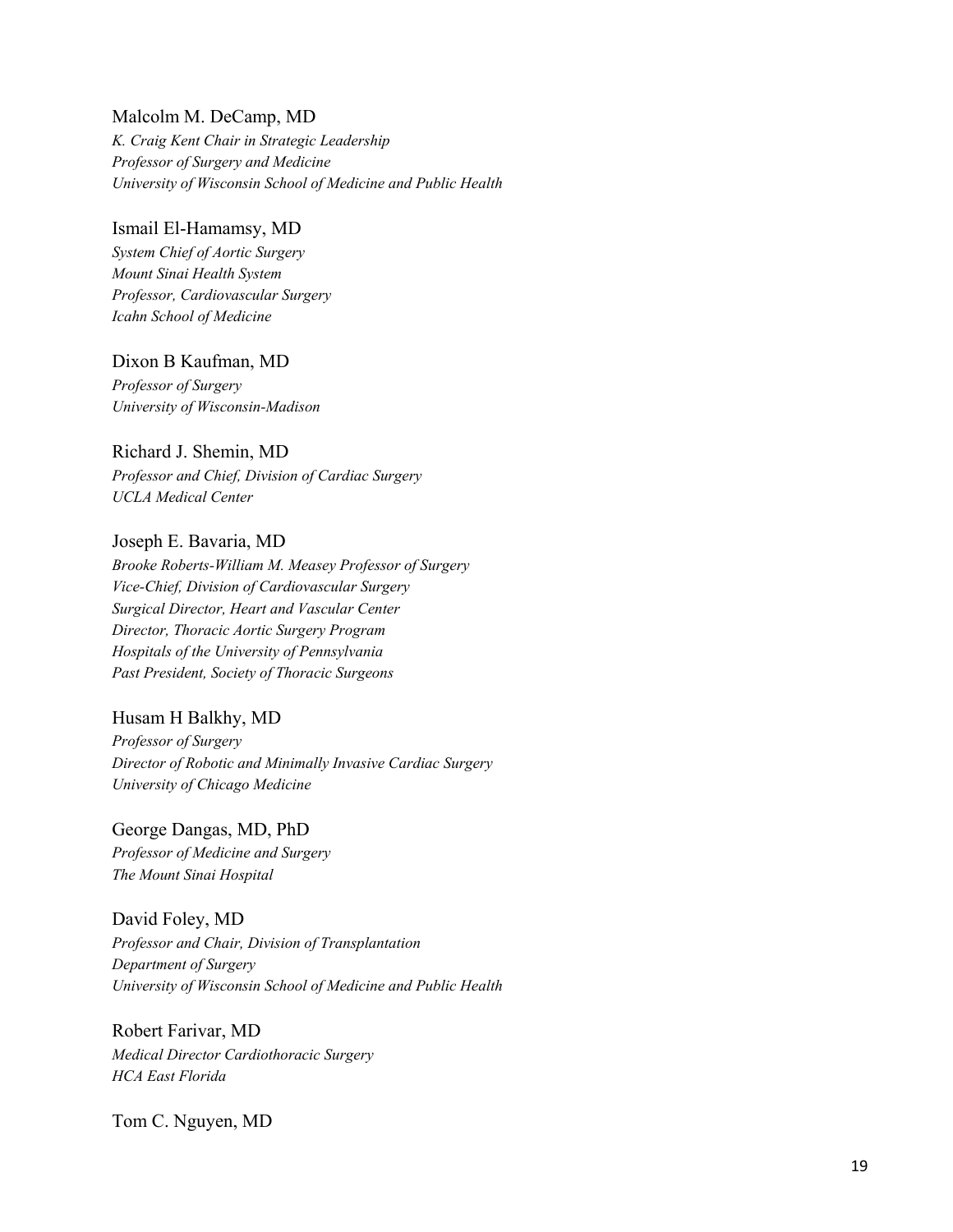*Chief of Cardiac Surgery University of Texas - Memorial Hermann* 

Rebecca Minter, MD *AR Curreri Professor and Chair Department of Surgery University of Wisconsin Clinics and Hospitals*

Robert A Harrington, MD *Arthur L Bloomfield Chair, Department of Medicine Stanford University*

Anthony Furnary, MD *Senior Surgeon & CEO Starr-Wood Cardiothoracic Group*

# Harold M. Burkhart, MD

*Professor of Surgery Chief of Pediatric Cardiothoracic Surgery University of Oklahoma*

# Rebecca T. Hahn, MD

*Professor of Medicine Director of Interventional Echocardiography New York-Presbyterian Hospital-Columbia University Medical Center*

Eric Roselli, MD *Chief, Adult Cardiac Surgery Cleveland Clinic*

Paul Stelzer, MD *Professor of Cardiovascular Surgery Icahn School of Medicine at Mount Sinai The Mount Sinai Hospital*

Daniel Engelman, MD *Medical Director, Heart and Vascular Baystate Health*

Molly Szerlip, MD *Interventional Cardiologist Baylor Scott and White Health*

Donald Glower, MD *Professor of Surgery Duke University Medical Center*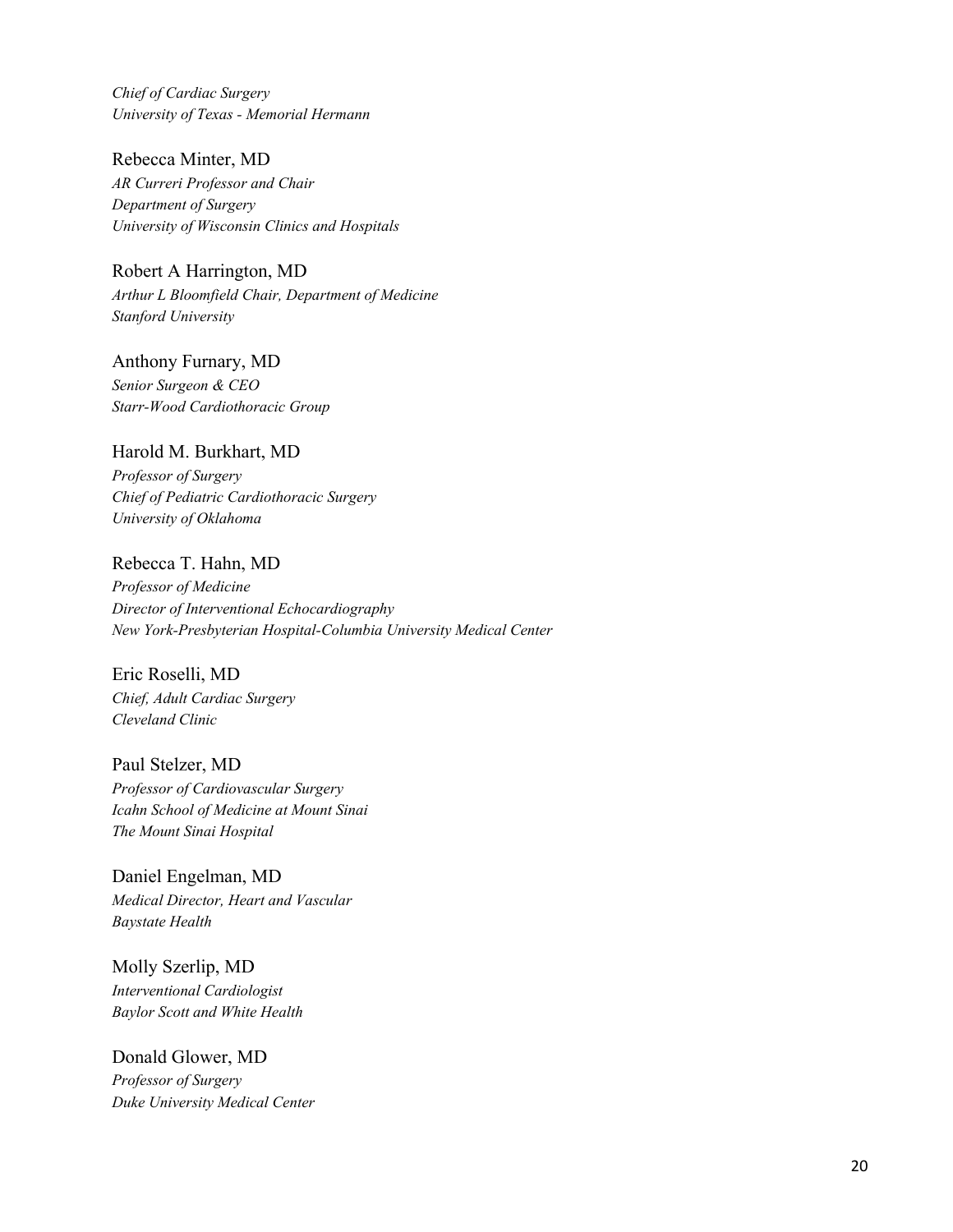Karim Al-Azizi, MD *Interventional cardiologist Baylor Scott and White Health*

Judy Hung, MD *Professor of Medicine Massachusetts General Hospital* 

Girma Tefera, MD *Interim Division Chair, Division of Vascular Surgery Vice Chair of Global Surgery University of Wisconsin School of Medicine and Public Health*

Deepika Gopalakrishnan, MD, FACC *Medical Director of Cardiac MRI Baylor Scott & White Health*

Ambarish Gopal, MD *Medical Director of Cardiovascular CT Imaging Services Baylor Scott & White Health*

Burton Drayer, MD *Professor and Chair, Radiology Dean for Clinical Affairs Mount Sinai Health System*

Chris Malaisrie, MD *Professor of Surgery Northwestern University Feinberg School of Medicine*

Jacob DeLaRosa, MD *Chief of Cardiac Surgery Portneuf Medical Center*

Jonathan R. Lindner, MD *M. Lowell Edwards Professor of Cardiology Oregon Health & Science University*

Julie Swain, MD *Professor and Vice Chair of Cardiovascular Surgery Icahn School of Medicine at Mount Sinai*

Douglas L. Packer, MD *Professor of Medicine Mayo Clinic*

Henry Tannous, MD